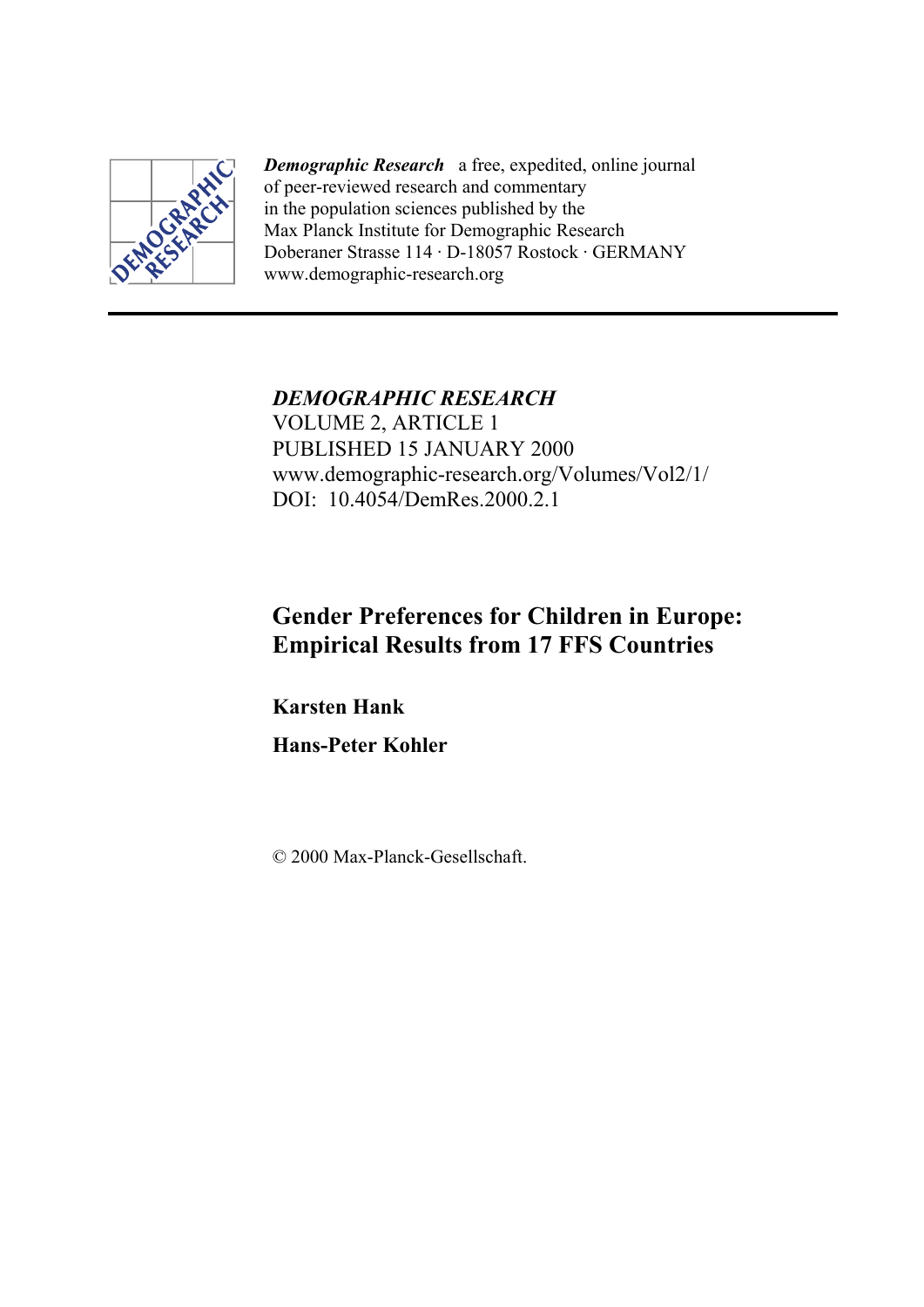# **Gender Preferences for Children in Europe: Empirical Results from 17 FFS Countries**

# **Karsten Hank<sup>1</sup> Hans-Peter Kohler2**

## **Abstract**

 $\overline{a}$ 

Gender preferences may have substantial implications for a couple's fertility behavior. However, there is only limited empirical research investigating this subject in modern Western societies. In this paper, data from the Fertility and Family Surveys are used to compare 17 European countries with respect to their gender preferences for children. Despite substantial regional heterogeneity across Europe, our results show a strong tendency towards a preference for a mixed sex composition (if there is any preference at all). However, we find some unexpected indication for a girl preference in the Czech Republic, Lithuania, and Portugal. Because socioeconomic conditions and family policies in Europe, which are important factors in explaining different fertility levels, are not related to a specific gender of children, we suggest that sociocultural factors should be regarded as important determinants of different gender preferences.

<sup>&</sup>lt;sup>1</sup> Doctoral Student in the Research Group on Social Dynamics and Fertility at the Max Planck Institute for Demographic Research, Doberaner Str. 114, 18057 Rostock, Germany. *Telephone:* +49-381-2081-163 *Fax:* +49-

<sup>381-2081-463</sup> *Email:* hank@demogr.mpg.de <sup>2</sup> Head of the Research Group on Social Dynamics and Fertility at the Max Planck Institute for Demographic Research, Doberaner Str. 114, 18057 Rostock, Germany. *Telephone:* +49-381-2081-123 *Fax:* +49-381-2081-269 *Email:* kohler@demogr.mpg.de; *www:* http://user.demogr.mpg.de/kohler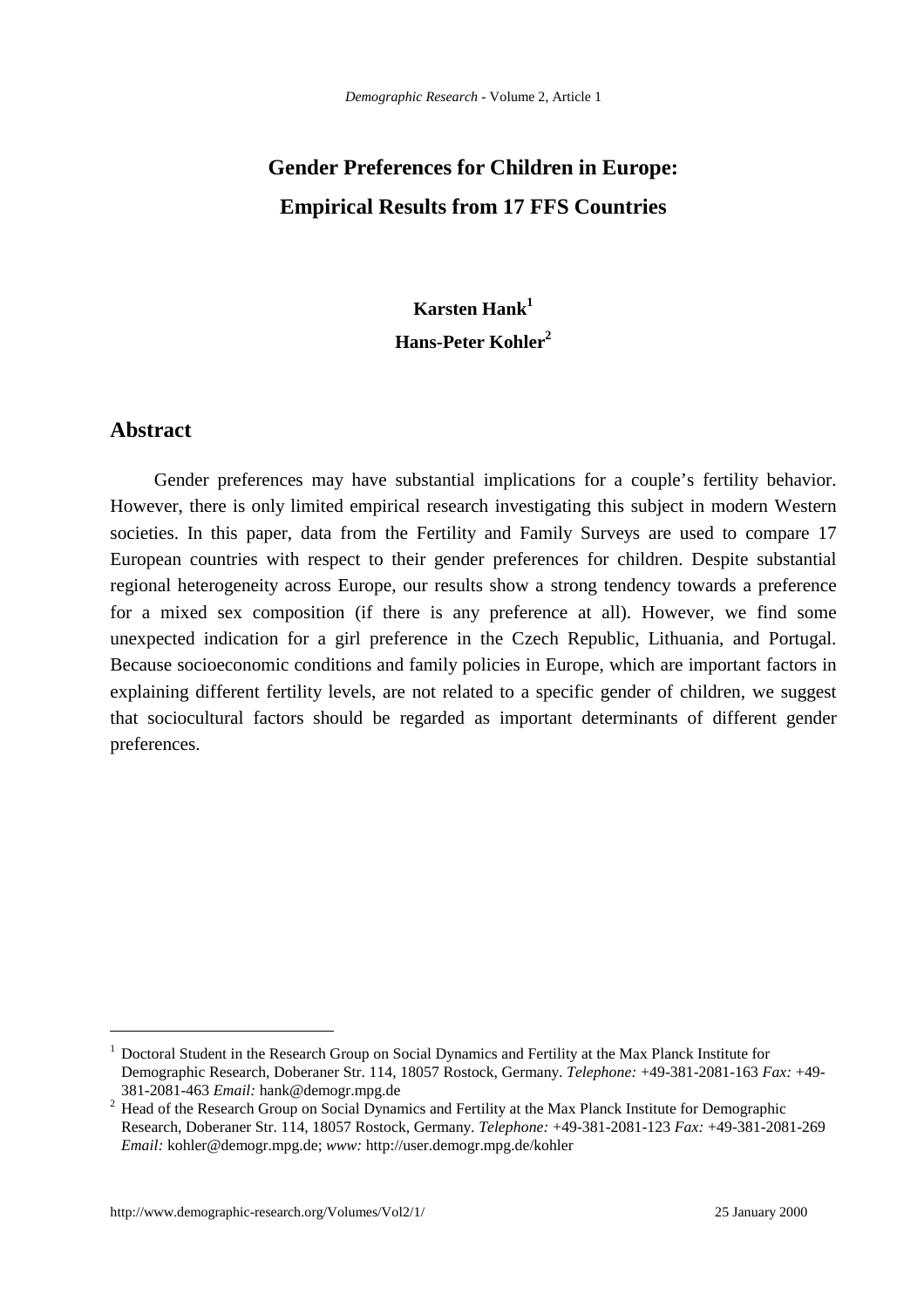# **1 Introduction**

Strong gender preferences, combined with infanticide, sex-selective abortions, or sexselection technologies, may lead to a serious distortion in the natural sex ratio [22]. Such an imbalance between the two sexes could, for example, cause a delay in the age of marriage, or an increase in the number of people who never marry. Furthermore, gender preferences may have substantial implications for a couple's fertility behavior. One might assume that parents who desire one or more children of a certain sex may have larger families than would otherwise be the case. Parents who fail to achieve the desired sex balance (or ratio) by the time they reach the number of children intended, might tend to revise their family size goals upward [9]. This effect, however, is not even consistently observed in traditional societies with pronounced gender preferences [1]. For industrialized countries, some studies show an effect of gender preferences on reproductive behavior (e.g. Marleau and Saucier [18], who analyzed data from Canada), while others have found no impact of gender preferences on ultimate family size (e.g. Ayala and Falk [2], who studied US families).

Wood and Bean [28] argue that the influence of the sex composition of previous children on fertility behavior at each parity should increase with the trend toward smaller family sizes. Therefore, it is especially interesting to investigate gender preferences in the contemporary European low-fertility setting, where the question to have children at all (or, why more than one) is of growing importance.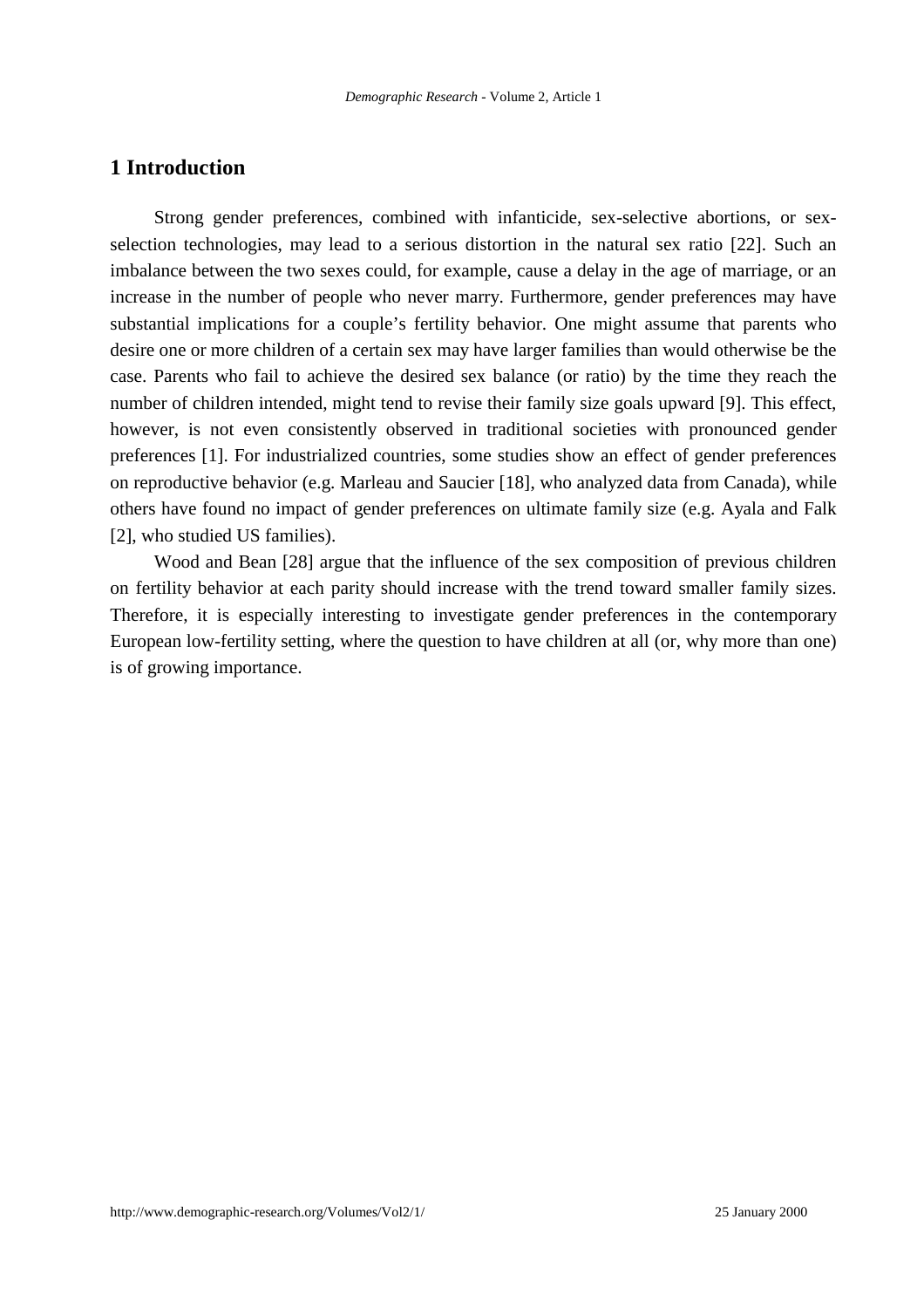### **2 Reasons for gender preferences**

The bulk of the literature on gender preferences deals with less developed countries, where mainly the desire for a balanced number of daughters and sons (or at least one child of each sex) and a preference for sons (often together with a balance preference) is observed. For instance, Arnold [1] provides a detailed study of 44 countries with Demographic and Health Surveys in the period from 1986 to 1995.

He finds son preference in a range of different countries, demonstrating that such preferences do not emerge from a single set of historical and cultural experiences. While the Southeast Asian nations do not show any consistent gender preference, the Caribbean is the only region studied by Arnold, where a prevalent preference for daughters has been found. In general, however, he argues that the effect of gender preferences on fertility and family planning is not very strong.

Parents' gender preferences for children are embedded in cultural and religious traditions and community norms, shaping individual attitudes and behavior. Children of a particular sex are often desired in order to provide certain utilities or to minimize financial or psychological costs [28]. In traditional societies, male offspring are presumed to have greater economic net utility than daughters, since they provide assistance in agriculture, as well as a primitive social security system. In some situations, however, daughters are thought to be more reliable in providing old age assistance, particularly emotional support. They are also frequently desired in order to help with household tasks or to care for younger children. Sons, on the other hand, quite often fill sexspecific religious roles and insure kinship continuity in patrilineal societies. There is some evidence that the desire for additional children (if there is any at all) is curtailed once the minimum number of surviving male children is achieved [28]. However, even in societies with pervasive son preference, many families consider it important to have at least one daughter among their children [1].

But why should there be gender preferences in modern societies? When children are no longer a source of economic security, they no longer provide economic net utility, but rather lead to significant time and monetary costs. Arguably children are more valued today for social and psychological reasons. Hoffman and Hoffman [15] developed a detailed theory of the value of children. They list a number of categories, describing potential values that parents' might attribute to their children, such as: expansion of the self, affiliation, accomplishment, social comparison, economic utility. Thus parents may desire a sex mix because of the different benefits that accrue from each sex for each of the categories. Each partner, for example, might prefer to have at least one child of his or her own sex for the purpose of companionship [16]. Further evidence that psychological factors are associated with gender preferences is provided by Bulatao [5], who discusses values and disvalues attached to children across different parities in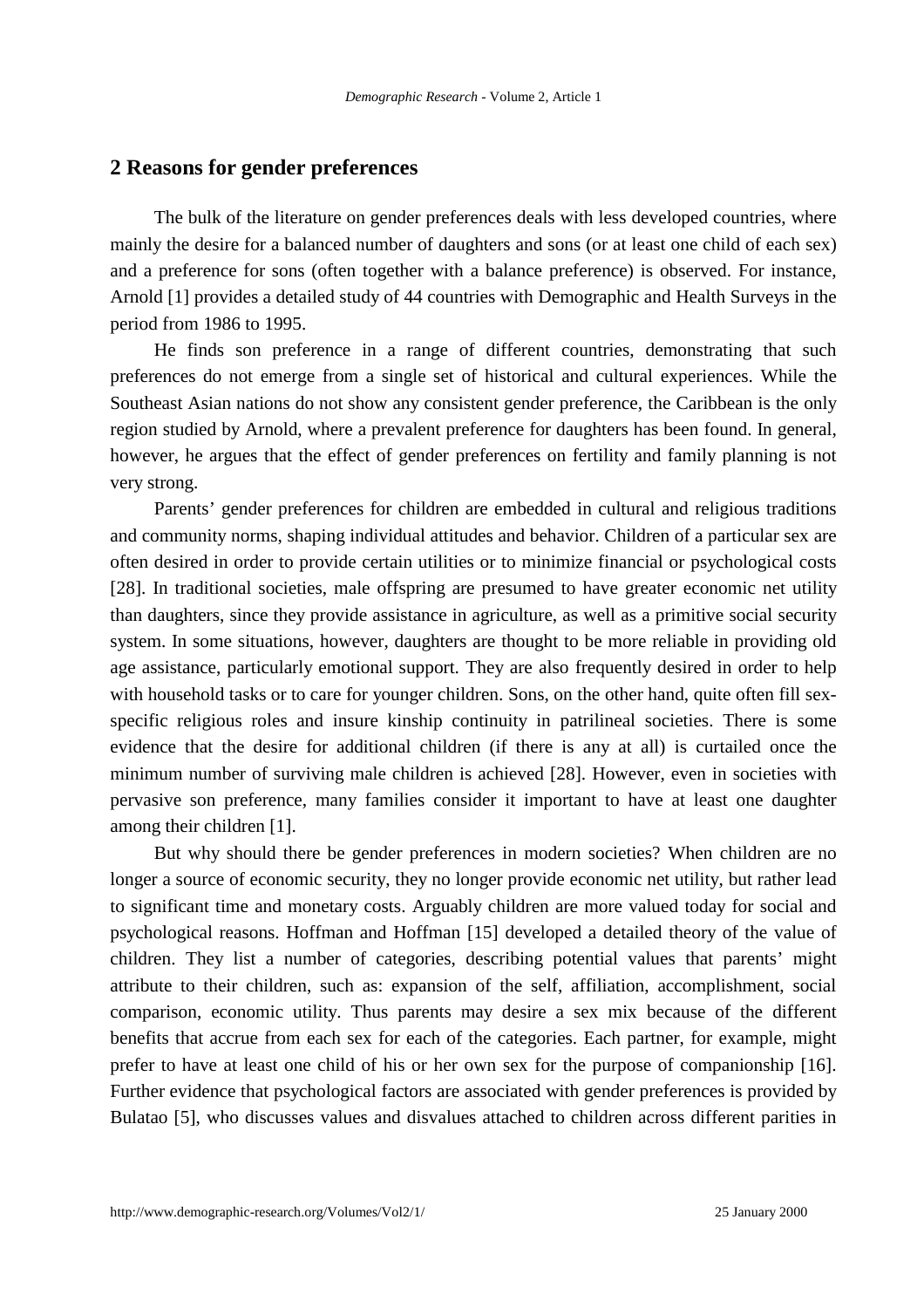the Philippines, Korea, and the United States. His findings suggest a multistage pattern: At low parities, emotional and psychological rationales for having any children at all dominate. At higher parities, balancing the family becomes important. In particular, specific gender preferences are found to be most prominent at the third and fourth child. Finally, parities above five are characterized by potential economic benefits from children.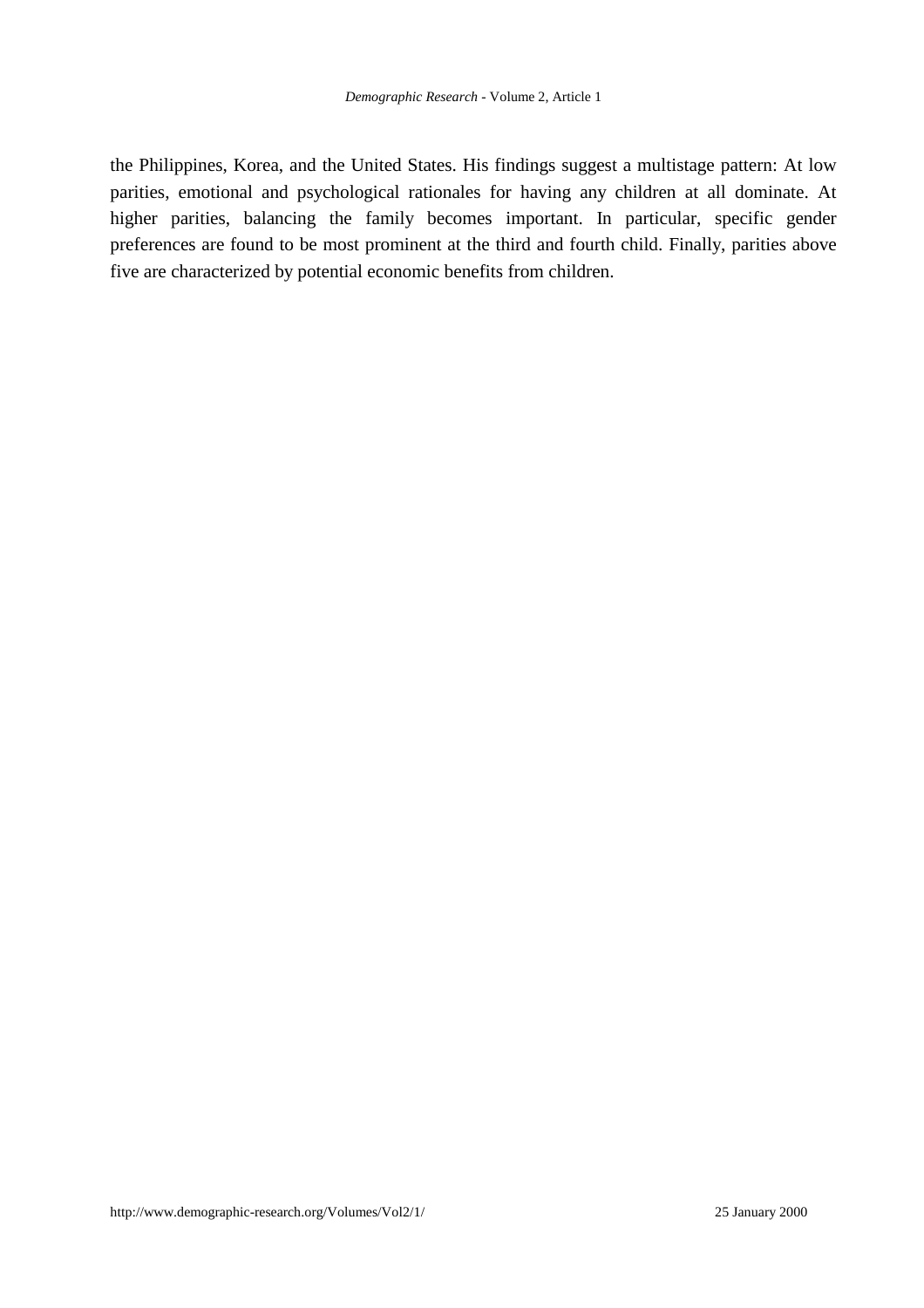### **3 Empirical findings from Western countries**

In the past 25 years there has been only limited empirical research on gender preferences in modern Western societies, mainly conducted in North America (see Marleau and Maheu [19] for an overview). In addition, Carr-Hill, Sampier and Sauve [6] investigate sex preferences of Aberdeen families, Gray, Duckworth and Nakajima [10] are interested in the case of Japan, Jacobsen, Møller and Engholm [16] discuss Danish fertility rates in relation to the sexes of preceding children in the family, Schullström [25] studies Swedish cohorts born 1946-1975, and Young [29] analyzes data from Australia.

The methodological approaches used in these studies are quite different. While some researchers ask directly for the respondent's gender preferences [17], others use various indirect statistical measures (a critical review of such methods is, for example, given by Haughton and Haughton [12], and McClelland [20]). Despite this methodological heterogeneity, the results are very similar:

There seems to be a consistent tendency for having at least one child of each sex, which supports the above hypothesis of a preference for a gender mix. However, when people are asked for the preferred sex of their first child, or if they have chosen an unbalanced number of children, there is some indication for a predominance of sons over daughters. Therefore parity matters when gender preferences are analyzed (see Gray [11], Jacobsen, Møller and Engholm [16]).

Is there any possible explanation for the persistence of a slight son preference in some modern societies? Although the 'structural' conditions in which son preference was originated have eroded, the related 'cultural' idea of boys providing higher utility for the family, etc., may have survived. Arnold [1] finds a high persistence of son preference even in the face of rapid modernization in developing countries. Bongaarts [3], on the other hand, presumes that as societies develop, son preference will decline and girls will be treated increasingly more equal.

In the reviewed studies, there are only scarce hints for girl preference. Some indication for a slight girl preference in Denmark is given by Jacobsen, Møller and Engholm [16]. Such a finding might be explained by a new and more positive evaluation of the role of women in society in recent decades. Two other studies, one conducted during the Vietnam war in the United States [23], the other one in Israel [26], suggest that in times of military crisis, there is a slight preference towards daughters as to avoid loosing a son in combat.

Obviously, one needs to take into account regionally and historically specific characteristics of the populations analyzed. Brockmann [4], for example, argues that welfare policies mattered for the development of gender preferences in post-war Germany. As findings by Waller [27] substantiate, it should also be considered that generally the magnitude of the observed influences is rather small, even if they turn out to be statistically significant.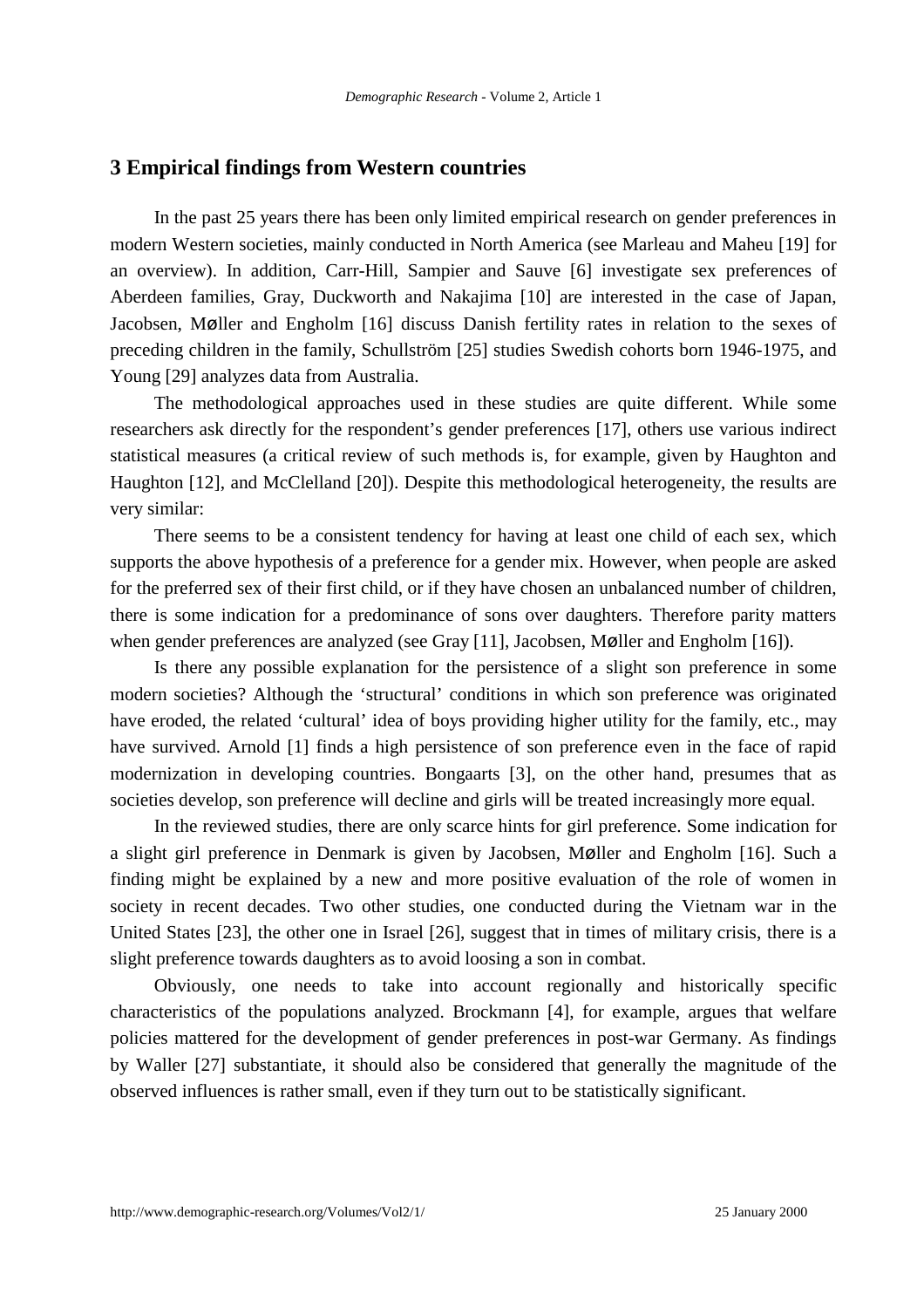## **4 Data and method**

In this study, standardized data from 17 European countries with Family and Fertility Surveys (FFS) are used to investigate whether parents prefer one sex over the other, or a mixed sex composition of their offspring [Note 1]. The FFS database allows a unique crossnational analysis, applying the same methodology to highly comparable data.

For all countries, our analysis is based on women who are 25-39 years old, currently live in a partnership, and have already two or more children [Note 2]. We have decided to focus on the transition from the second to the third child, as in the one-child family the main decision is probably whether to have a second child or not, with less room for an influence of sex. Furthermore, we assume that having more than two children is beyond the 'standard' of contemporary Western societies and progression to higher parities needs additional explanation, for example a couple's gender preferences [Note 3].

There is no direct question in the FFS asking for the parents' gender preferences. This need not be of harm for the analysis, however. The mere expression of a son preference, for example, is no guarantee that the respondent's fertility behavior will actually change. Also, couples tend to state preferences in accord with the actual sex of their children already born [27]. Therefore, indirect measures of gender preferences may even be more advantageous than direct approaches.

In our analysis, we particularly investigate into 'manifested' gender preferences. We estimate an ordered probit model with the question of whether a couple either has, or desires a third child, being the dependent variable. If the respondent has two children and reports to have no desire for additional children, the dependent variable equals zero. It equals one if the respondent has two children and reports the desire to have more children. Finally, the dependent variable equals two if the respondent either has already more than two children, or has two children and reports a current pregnancy (see [Table 1] for descriptive statistics of the dependent variable).

In the absence of information on completed family size, the ordered dependent variable used here has the advantage of capturing both, the desire to progress to the third child as well as the actual progression to the third child. We are aware of the fact that the intentions for a third child and the actual progression to the third child are conceptually different and subject to different sources of error. First, the occurrence of a third birth may be unintended and therefore uninformative about gender preferences or other reasons affecting the desire to have a third child. Second, intentions for a third child may not have materialized in an actual birth by the time of the survey due to intended birth-spacing, delays in conception, etc. The ordered dependent variable used in our analysis therefore treats fertility intentions as a precursor of future births. Especially for relatively young couples with a recent second birth, we regard the intention to have another child as an important indicator for a third-child preference [24]. Although such an interpretation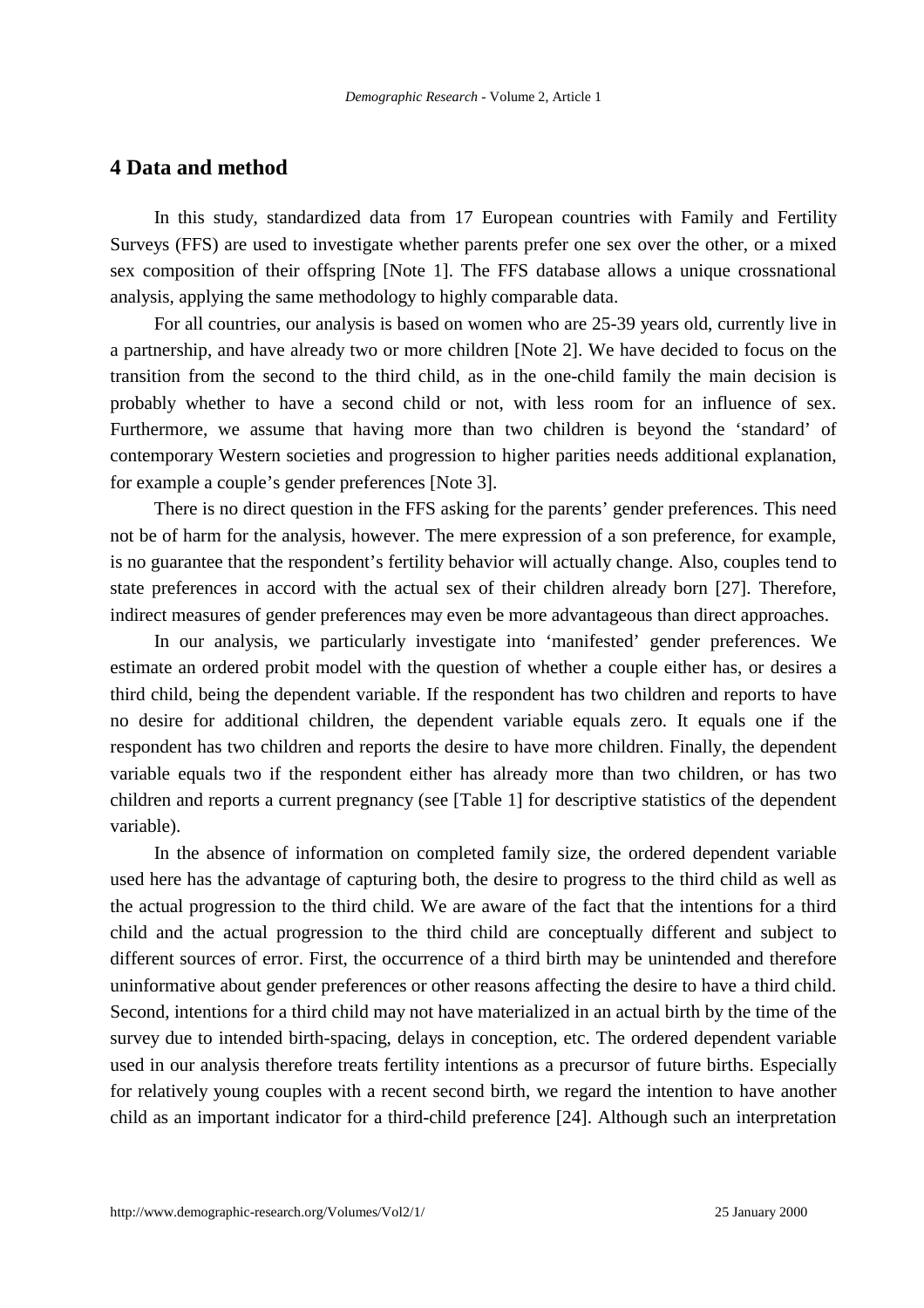may be problematic in situations with a large fraction of unintended births, we feel that the advantages of using the information on fertility intentions outweighs its potential disadvantages. In particular as long as the intention to progress to the third child is positively associated with a higher probability of actually progressing, our ordered dependent variable should be a proper measure of the desire for children. In summary, since unintended births and contraceptive failures are probably uncorrelated with the sex of the first two children, our measure of fertility desires is appropriate even in the case of different contraceptive regimes and different levels of unintended births in the FFS countries used in our study.

We estimate two models, both with the same dependent variable, and the same set of standard explanatory variables. However, in Model 1 a binary sex-composition variable is used. It equals one, if the first two children are of the same sex, zero otherwise. A significantly positive coefficient of this variable indicates a preference for a sex-mix in a country. This model does not provide any information yet, however, whether there is any preference for a specific gender. This is investigated in Model 2, where we insert three dummies for the sex combinations of previous children in the equation. Regarding the sex composition of children already born, we differ between boy-boy, girl-girl and sex mix, where the latter is used as reference category. If none of the sex-combination dummies shows a significant effect on the parents' propensity to have another child, we interpret this as an indicator for no gender preferences. If the first two children are of the same sex, either boys or girls, and both respective dummy variables have a significant positive effect on the dependent variable, we regard this as pointing to a preference for a sexmix. This means, a couple continues childbearing, hoping for their offspring to be of the opposite sex as compared to the children they already have. If the two children born first are boys (girls, respectively) and this has a significant and positive effect on the dependent variable, we assume a preference for girls (boys, respectively). Eventually, it is tested, whether the coefficients for boyboy and girl-girl are significantly different from each other. Only then, we will speak of a significant boy-, or girl-preference in a specific country.

We hypothesize that a couple is more likely to curtail its fertility, when the actual sex composition of their two first-born children reflects their gender preferences.

In addition to the variables for the sex combination of the first two children, we include among the independent variables the age of the woman (and its square), the woman's age at first birth, the interval between first and second birth, the religiosity of the woman (where available), whether the woman grew up in an urban region (where available), and the educational level of the woman.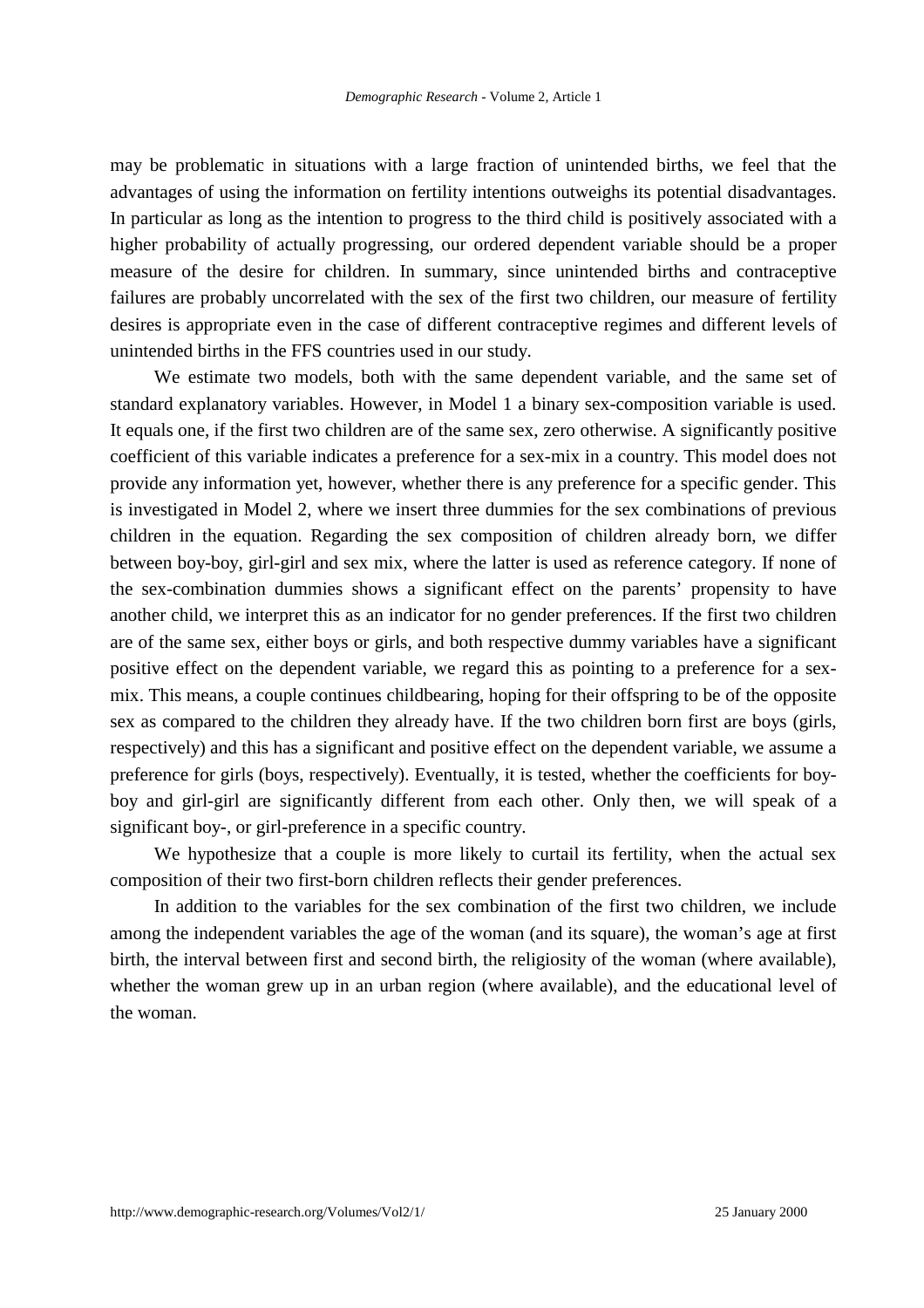## **5 Results**

The only covariates that turn out to have a significant influence on the dependent variable in all equations are the mother's age at first birth and the interbirth interval, both with the expected negative sign of the regression coefficient. Since we are primarily concerned about the effects of the sex composition, we do not report the estimated coefficients of independent variables other than for the sex-combination variables in both models, which are displayed in [Table 2].

The findings of Model 1 show that in every third analyzed country there is no gender preference at all. These countries are Finland, France, western Germany, Norway, Poland, and Portugal. In the other countries (Austria, Belgium, Czech Republic, eastern Germany, Hungary, Italy, Latvia, Lithuania, Slovenia, Spain, Sweden, and Switzerland), a couple is significantly more likely to progress -or express an intention to progress- to parity three, if their previous two children are of the same sex, than in the case of a mixed sex combination. This points to a preference for a sex-mix. For Belgium and eastern Germany, however, the coefficient of the sexcomposition variable is significant on the 10%-level only.

The subsequent analysis (Model 2) produces more detailed results, which basically confirm the findings of our first model. In most cases with a significant sex-composition variable in Model 1, the coefficients for the sex-combination dummies used in Model 2 are either both significant (Austria, Hungary, Italy, Latvia, Slovenia, Spain, and Switzerland), or -if only one turned out to be significant- are not significantly different from each other (Belgium, eastern Germany, and Sweden). All this supports the findings from older studies that (if there is any gender preference at all) couples prefer to have at least one child of each sex.

In contrast to Model 1, however, France turns out have a significant and positive effect on the girl-girl dummy, which would indicate a preference for boys. The coefficients of the sexcomposition dummies do not differ significantly, though. Therefore we keep our classification of France as a country with no gender preferences. Also inconsistent with Model 1 is the Portuguese girl preference. Here we even find a significant difference between the coefficients of boy-boy and girl-girl. A highly significant girl preference is also found in the Czech Republic, and in Lithuania. The latter three countries are the only ones with significant differences between the sex-combination dummies (on either the 5%- or 10%-level of significance).

Taking together the results of our two models, we find a geographical pattern of gender preferences, which -contrary to our presuppositions- does not suggest a particular regional grouping [see Figure 1]. A hypothesis along the lines that more traditional societies tend to prefer boys (Southern Europe), while more progressive societies tend to prefer girls or a sex-mix (Northern Europe), cannot be supported by our findings. Although a particular regional pattern with regard to fertility levels can be found in Europe [7], which is influenced by different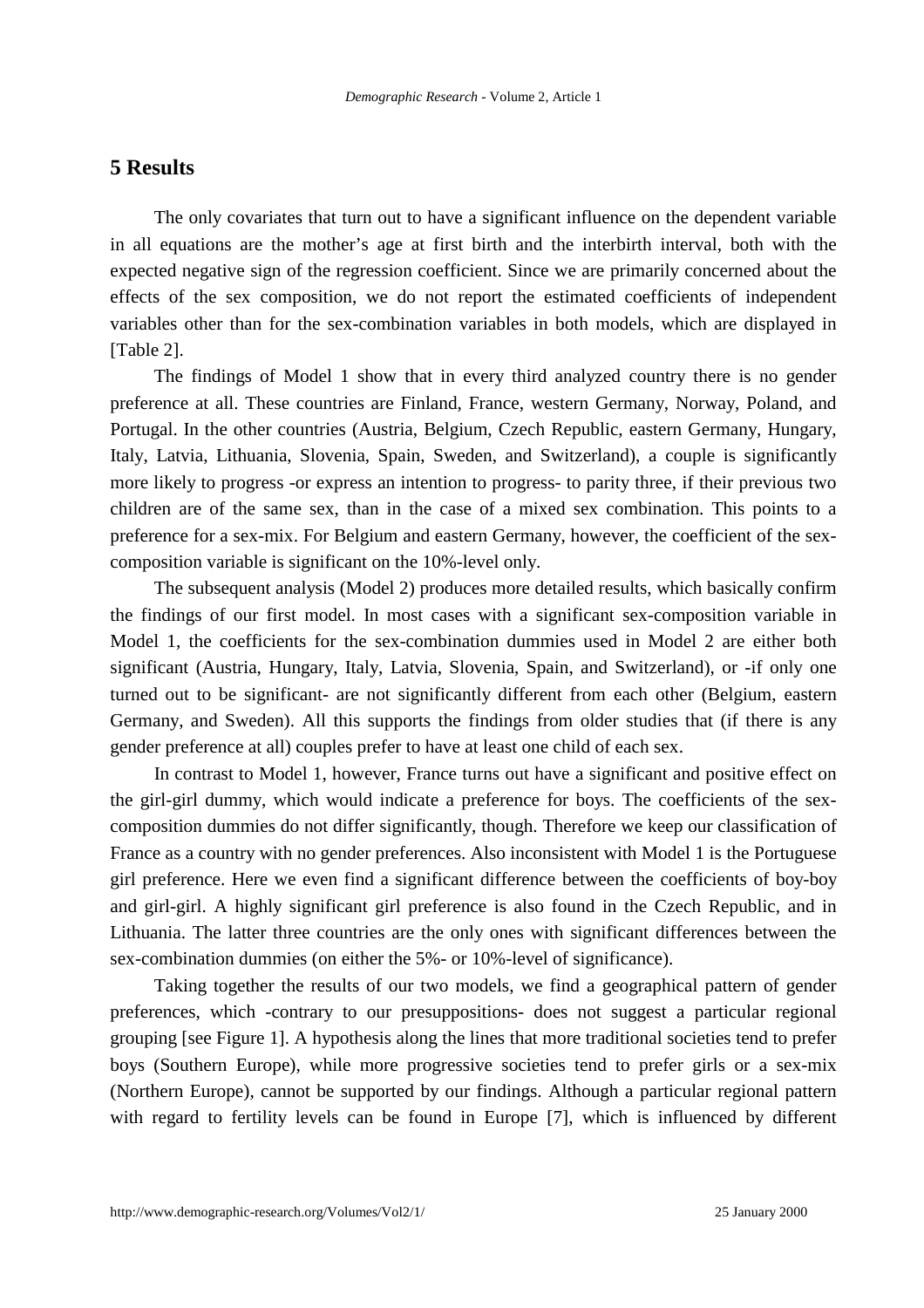socioeconomic conditions and family policies, the pattern of gender preferences we find in our paper is unlikely to be caused by differences in these factors. While socioeconomic conditions and family policies are important determinants of the fertility level, their effect on childbearing is usually gender neutral. A similar argument holds for many other socioeconomic incentives that affect the overall desire for children. Moreover, the socioeconomic incentives discussed in [Section 2], which can lead parents to desire offspring of a particular sex, have diminished in contemporary European societies. We therefore suppose that gender preferences may vary because of differences in cultural and social institutions across European countries.

Unfortunately, the social and cultural institutions that may lead parents to prefer different sex-compositions of their children cannot be analyzed in greater detail with the data available in the FFS. The investigation of these factors, however, deserves future research efforts, and necessitates detailed, possibly qualitative, and country-specific studies.

In addition to the analysis above, we investigated, whether the sex of the first child had any influence on the parent's decision -or intention- to have a second child. It turned out that only in Portugal (on the 5%-level) and in eastern as well as western Germany (on the 10%-level), there is a significant effect of this variable. Consistent with our above findings, girl preference is evident in Portugal. Interestingly, there is again a clear difference between eastern and western Germany: while in western Germany having a boy as first born decreases the parent's desire to progress to parity two, the reverse effect is true for eastern Germany [Note 4].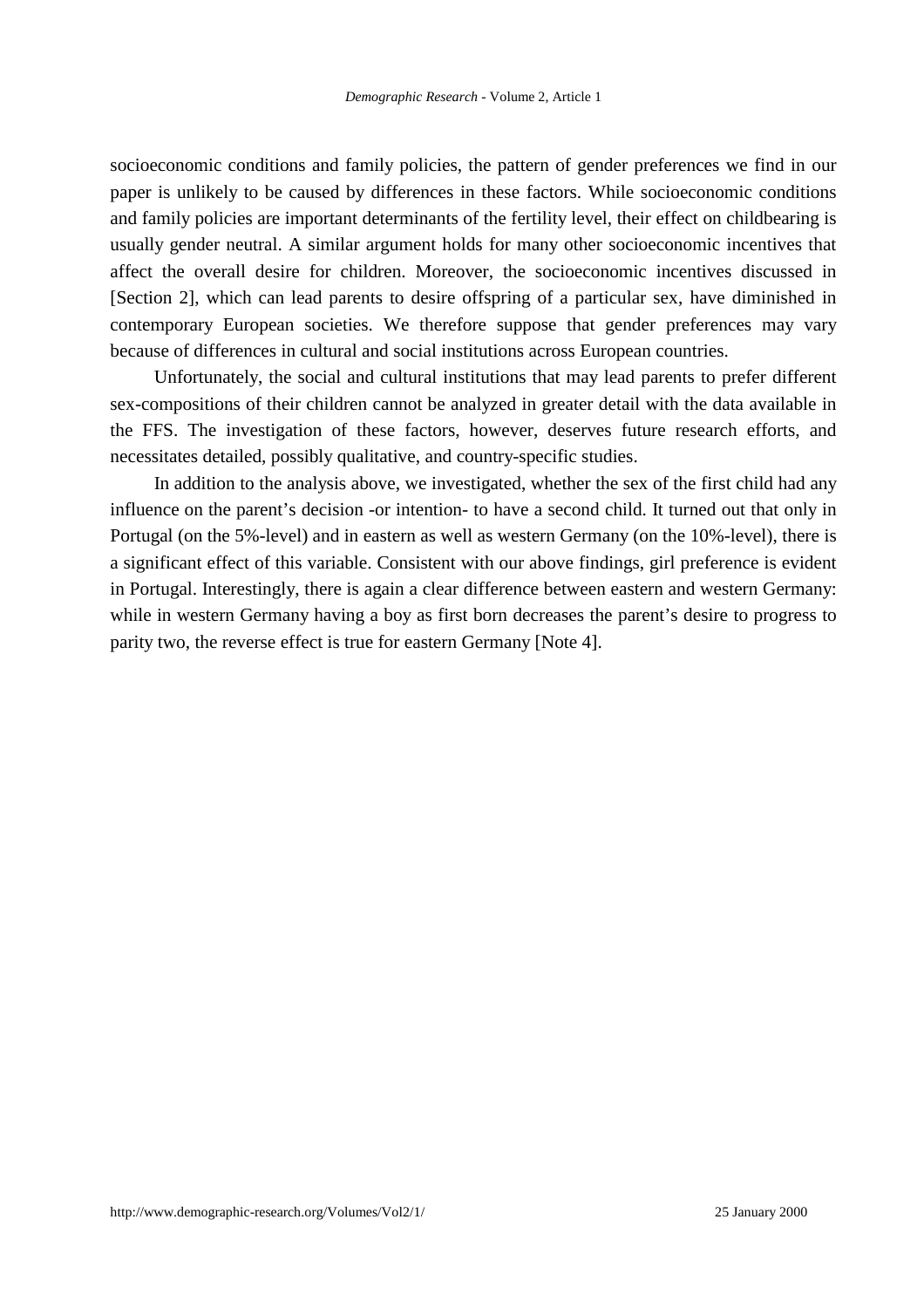### **6 Summary and conclusion**

Taking advantage of the availability of highly comparable data for 17 European countries, we analyze gender preferences for children from a crossnational perspective. Despite substantial regional heterogeneity across Europe, our results basically support the findings of older studies dealing with gender preferences in Western societies. There is a strong tendency towards a preference for a mixed sex composition (if there is any preference at all). However, we find some unexpected indication for a girl preference in the Czech Republic, Lithuania, and Portugal, which cannot be explained on the basis of our data.

Results of studies on gender preferences are not always unambiguous. In the Swedish case, for example, findings by Murphy [21] suggest that parents with two daughters are less likely to have a third child than others, while Hoem [13], on the other hand, finds evidence that those Swedish couples who have two daughters are most likely to have a third child. Eventually, our own results point to a preference for a mixed gender composition. For the development of more stable models, substantial improvements with regard to the underlying mechanisms responsible for gender preferences in modern societies have to be made.

Because socioeconomic conditions and family policies that are important factors in explaining different fertility levels, are not related to a specific gender of children, we propose a 'sociocultural' approach to the explanation of different gender preferences. An empirical investigation of this argument needs more detailed, country-specific analyses, which have to be left to future research.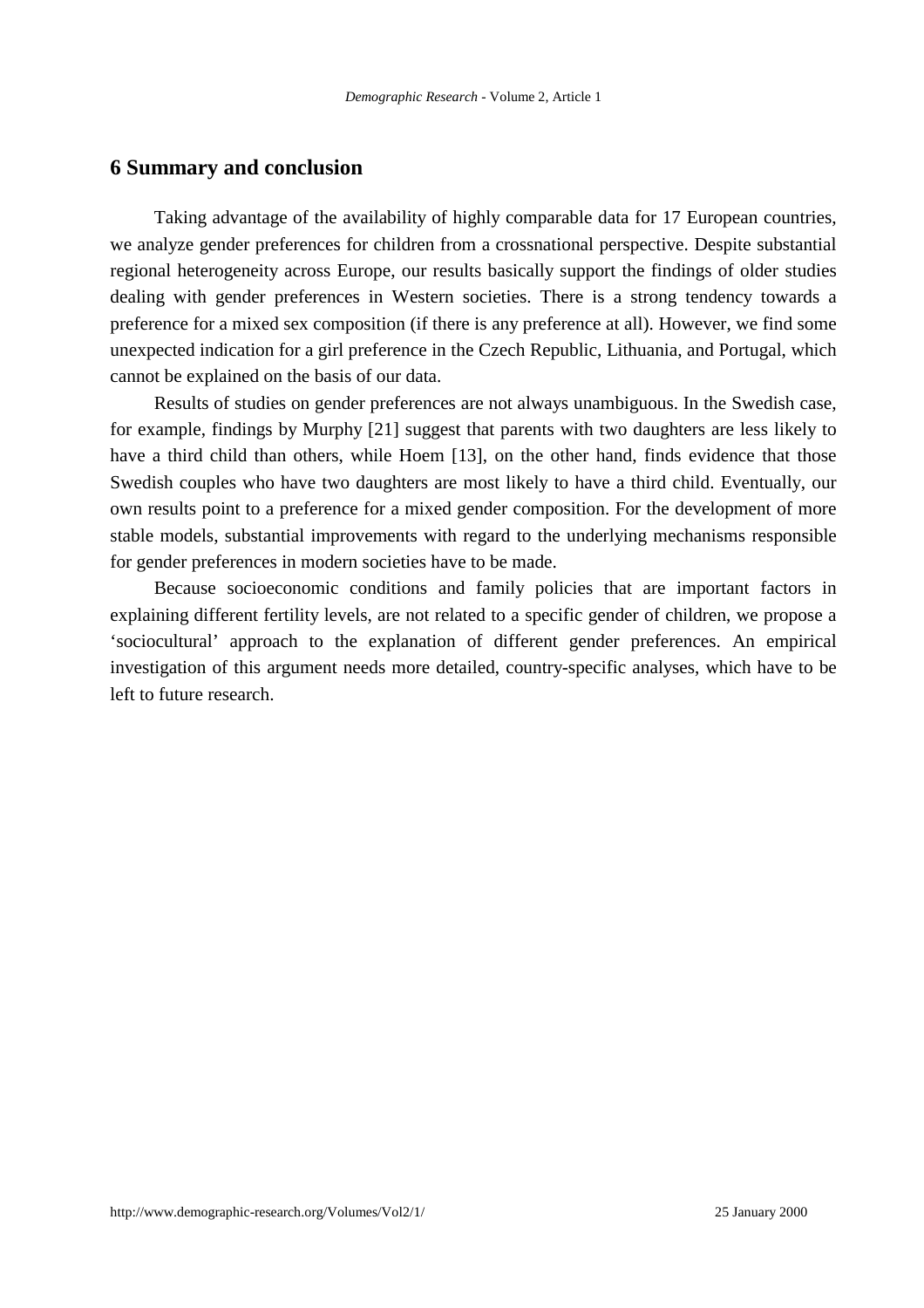# **7 Acknowledgements**

We gratefully acknowledge many helpful comments and suggestions that we have received from several anonymous reviewers and from the editor of *Demographic Research*. The development of this paper has benefited substantially from their comments.

The authors wish to thank the Advisory Group of the FFS programme of comparative research for its permission, granted under identification number 26, to use the FFS data on which this study is based.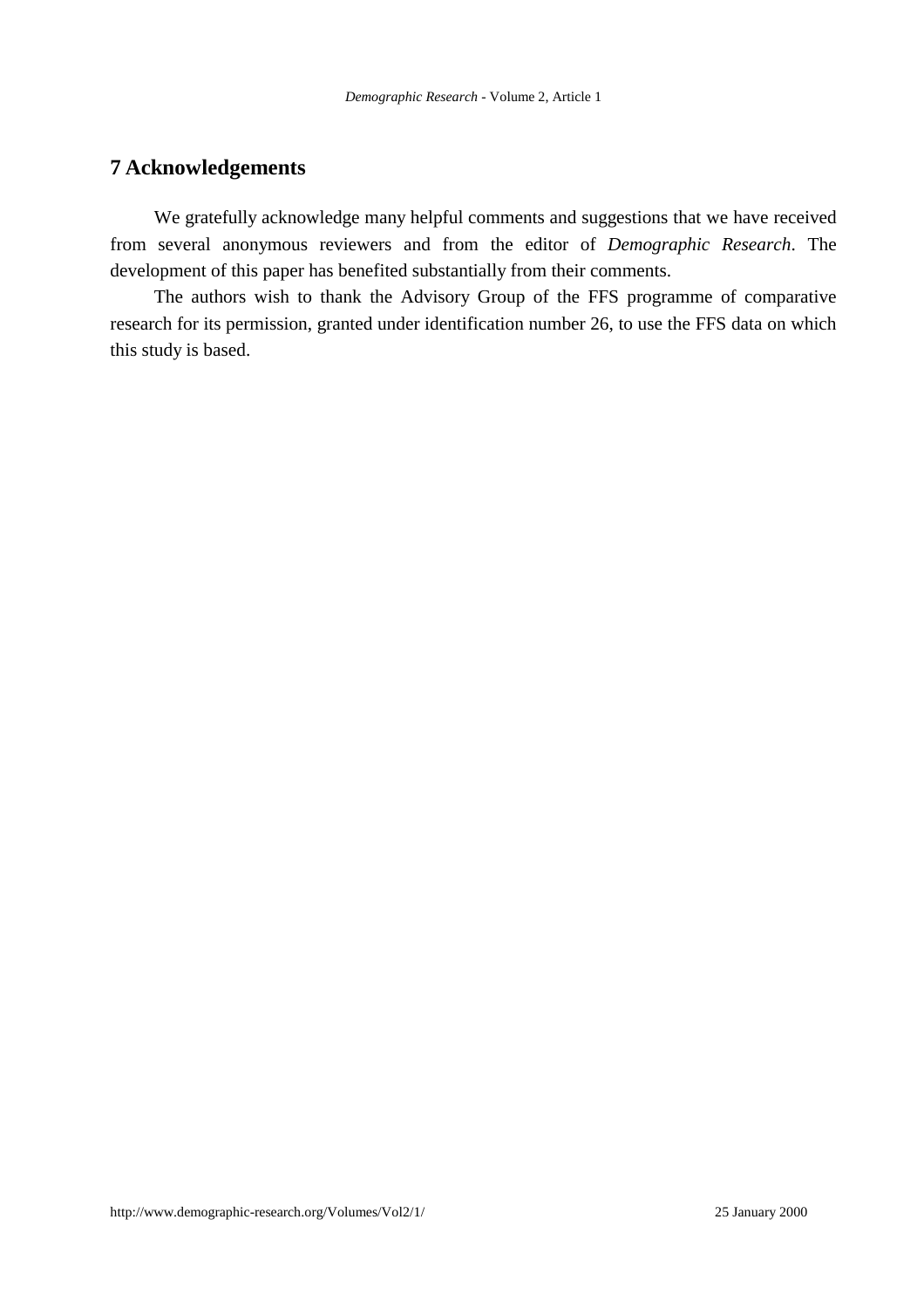# **References**

- 1. Arnold, F. 'Gender Preferences for Children'. *Demographic and Health Surveys Comparative Studies No.23*. 1997.
- 2. Ayla, F., Falk, C. 'Sex of Children and Family Size'. *The Journal of Heredity*. 1971, 62: 57- 59.
- 3. Bongaarts, J. 'Fertility and Reproductive Preferences in Post-Transitional Societies'. *Population Council - Policy Research Division Working Paper No. 114*. 1998.
- 4. Brockmann, H. 'Girls Preferred? Changing Patterns of Gender Preferences in the Two German States'. *Max Planck Institute for Demographic Research – Working Paper 1999-10*. 1999. http://www.demogr.mpg.de/Papers/PapersPres.htm - 1999-10
- 5. Bulatao, R. 'Values and Disvalues of Children in Successive Childbearing Decisions'. *Demography*. 1981, 18: 1-25.
- 6. Carr-Hill, R., Samphier, M., Sauve, B. 'Socio-demographic Variations in the Sex Composition and Preferences of Aberdeen Families'. *Journal of Biosocial Science*. 1982, 14: 429-443.
- 7. Coleman, D. 'New Patterns and Trends in European Fertility'. In: D. Coleman (Ed.). *Europe's Population in the 1990's*. 1996, Oxford: 1-61.
- 8. Gray, E. 'Influence of sex of first two children on family size'. *The Journal of Heredity*. 1972, 63: 91-92.
- 9. Gray, E., Morrison, N.M. 'Influence of Combinations of Sexes of Children on Family Size'. *The Journal of Heredity*. 1974, 65: 169-174.
- 10. Gray, E., Duckworth, D., Nakajima, Y. 'The human sex ratio and factors influencing family size in Japan'. *The Journal of Heredity*. 1980, 71: 411-415.
- 11. Gray, E. 'Transgeneration analyses of the human sex ratio'. *The Journal of Heredity*. 1982, 73: 123-127.
- 12. Haughton, J., Haughton, D. 'Are simple tests of son preference useful? An evaluation using data from Vietnam'. *Journal of Population Economics.* 1998, 11: 495-516.
- 13. Hoem, B. 'The compatibility of employment and childbearing in contemporary Sweden'. *Acta Sociologica*. 1993, 36: 101-120.
- 14. Hoem, J.M., Prskawetz, A., Neyer, G. 'Third births in Austria: the effect of public policies, educational attainment, and labor force attachment'. *Max Planck Institute for Demographic*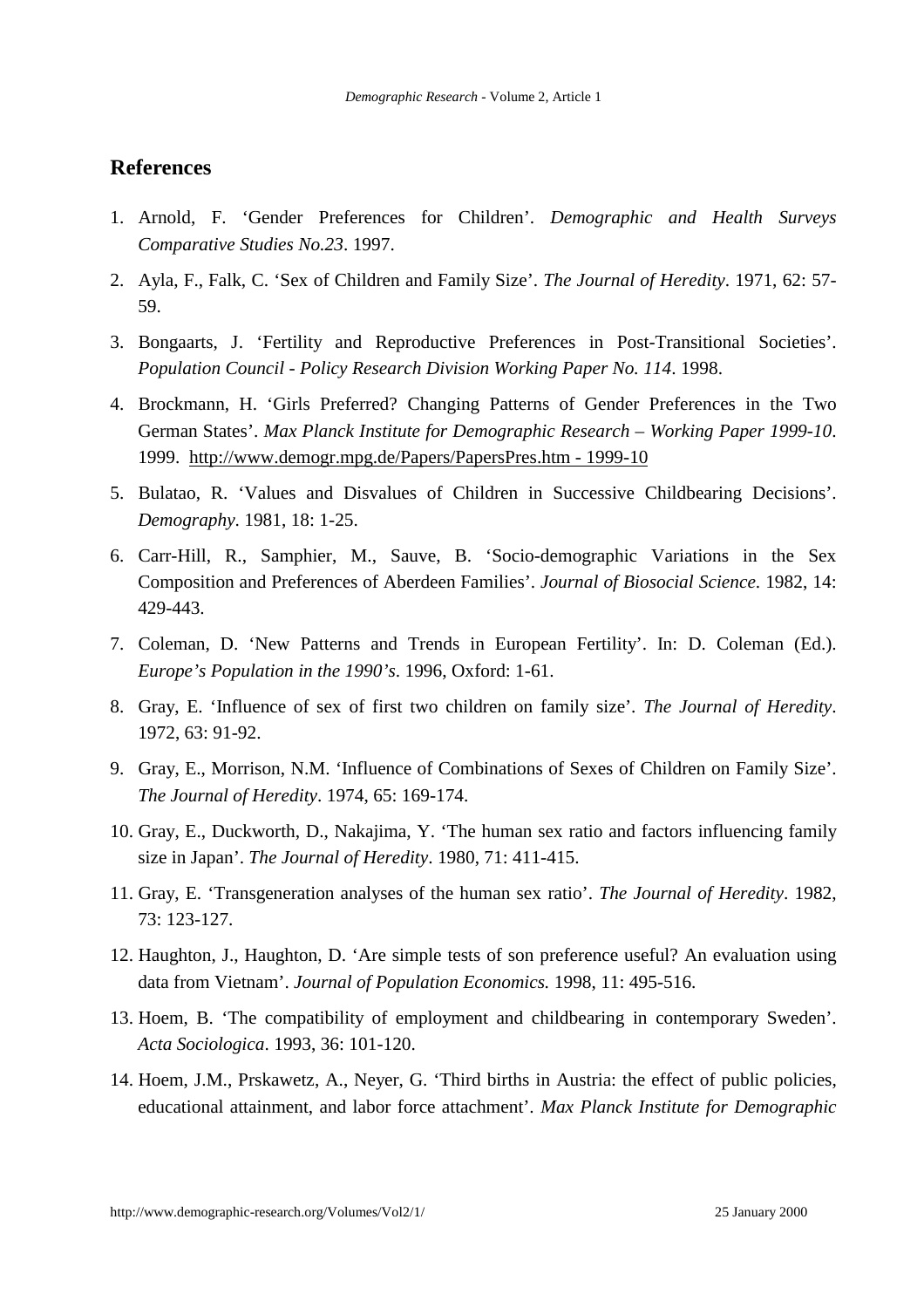*Research - Working Paper 1999-02*. 1999. http://www.demogr.mpg.de/Papers/PapersPres.htm - 1999-02

- 15. Hoffman, L.W., Hoffman, M.L. 'The Value of Children to the Parents'. In: Fawcett, J.T. (Ed.). *Psychological Perspectives on Population*. 1973, New York: pp.19-76
- 16. Jacobsen, R., Møller, H., Engholm, G. 'Fertility rates in Denmark in relation to the sexes of preceding children in the family'. *Human Reproduction*. 1999, 14: 1127-1130.
- 17. Krishnan, Y. 'Preferences for Sex of Children: A Multivariate Analysis'. *Journal of Biosocial Science*. 1987, 19: 367-376.
- 18. Marleau, J., Saucier, J.-F. 'Influence du sexe des premiers enfants sur le comportement reproducteur: une étude canadienne'. *Population*. 1996, 51: 460-464.
- 19. Marleau, J., Maheu, M. 'Un garcon ou une fille? Le choix des femmes et des hommes à l'égard d'un seul enfant'. *Population*. 1998, 53: 1033-1042.
- 20. McClelland, G. 'Determining the Impact of Sex Preferences on Fertility: A Consideration of Parity Progression Ratio, Dominance, And Stopping Rule Measures'. *Demography*. 1979, 16: 377-388.
- 21. Murphy, M. 'The Progression to the Third Births in Sweden'. In: Trussel, J., Hankinson, R., Tilton, J. (Eds.). Demographic Applications of Event History Analysis. 1992, Oxford: 141- 156.
- 22. Park, C.B., Cho, N.H. 'Consequences of Son Preference in a Low-fertility Society: Imbalance of the Sex Ratio at Birth in Korea'. *Population and Development Review*. 1995, 21: 59-84.
- 23. Peterson, C.C., Peterson, J.L. 'Preference for sex of offspring as a measure of change in sex attitudes'. *Psychology*. 1973, 34: 3-5.
- 24. Schoen, R., Astone, N.M., Kim, Y.J., Nathanson, C.A., Fields, J.M. 'Do Fertility Intentions Affect Fertility Behavior?'. *Journal of Marriage and the Family*. 1999, 61: 790-799.
- 25. Schullstöm, Y. 'Garcon ou fille? Les préférènces pour le sexe des enfants dans les générations suédoises 1946-1975'. *Population*. 1996, 51: 1243-1245.
- 26. Teichman, Y., Rabinovitz, D., Rabinovitz, Y. 'Gender preferences of pregnant women and emotional reaction to information regarding fetal gender and postpartum: an examination of Freud's view about motivation and motherhood'. *Sex Roles*. 1992, 26: 175-195.
- 27. Waller, H. 'Sex of children and ultimate family size by time and class'. *Social Biology.* 1975, 23: 210-225.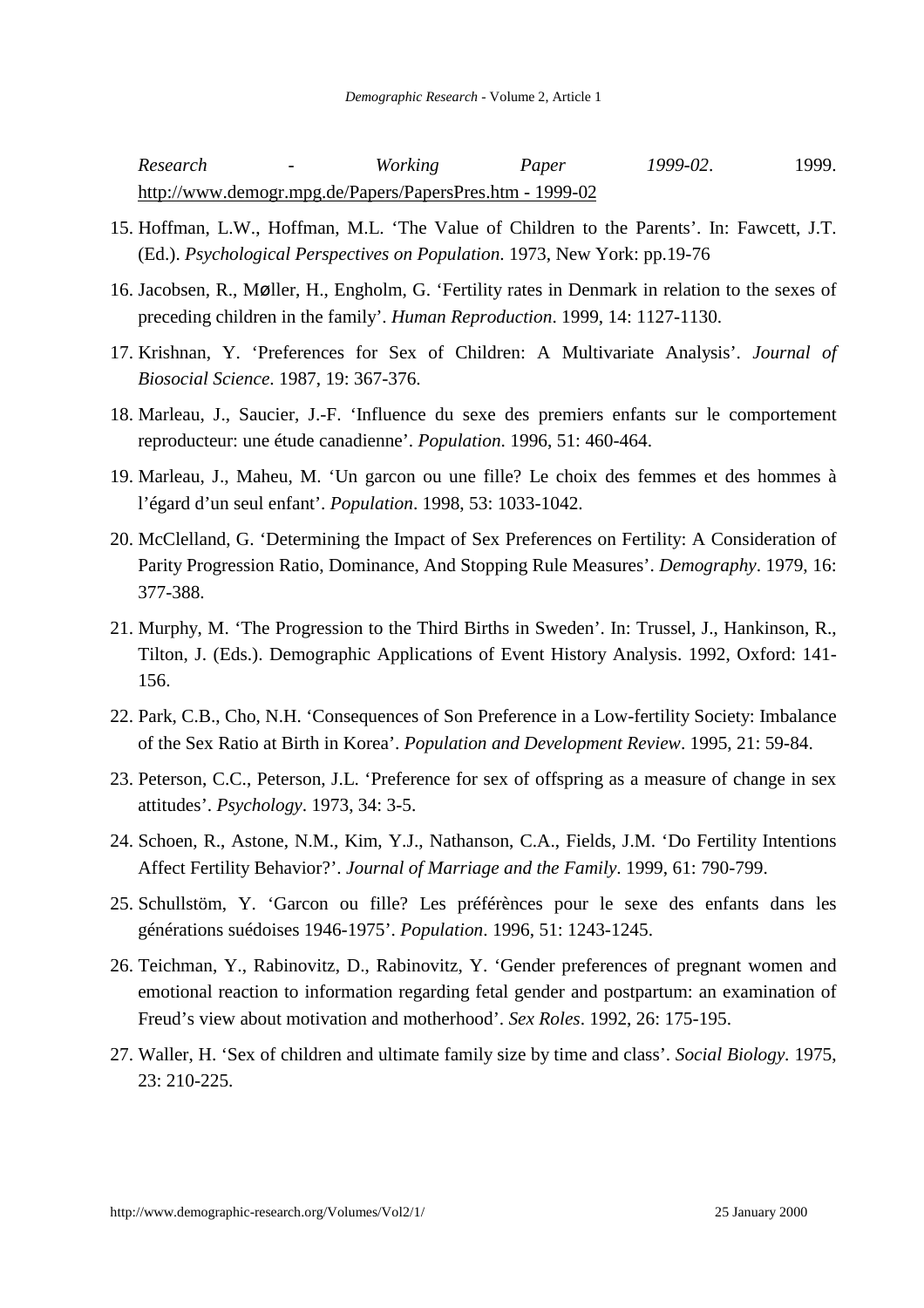- 28. Wood, C., Bean, F. 'Offspring Gender and Family Size: Implications from a Comparison of Mexican Americans and Anglo Americans'. *Journal of Marriage and the Family*. 1977, 39: 129-139.
- 29. Young, C. 'Family Building Differences Between Same Sex and Mixed Sex Families in Australia'. *Australian Journal of Statistics*. 1977, 19: 83-95.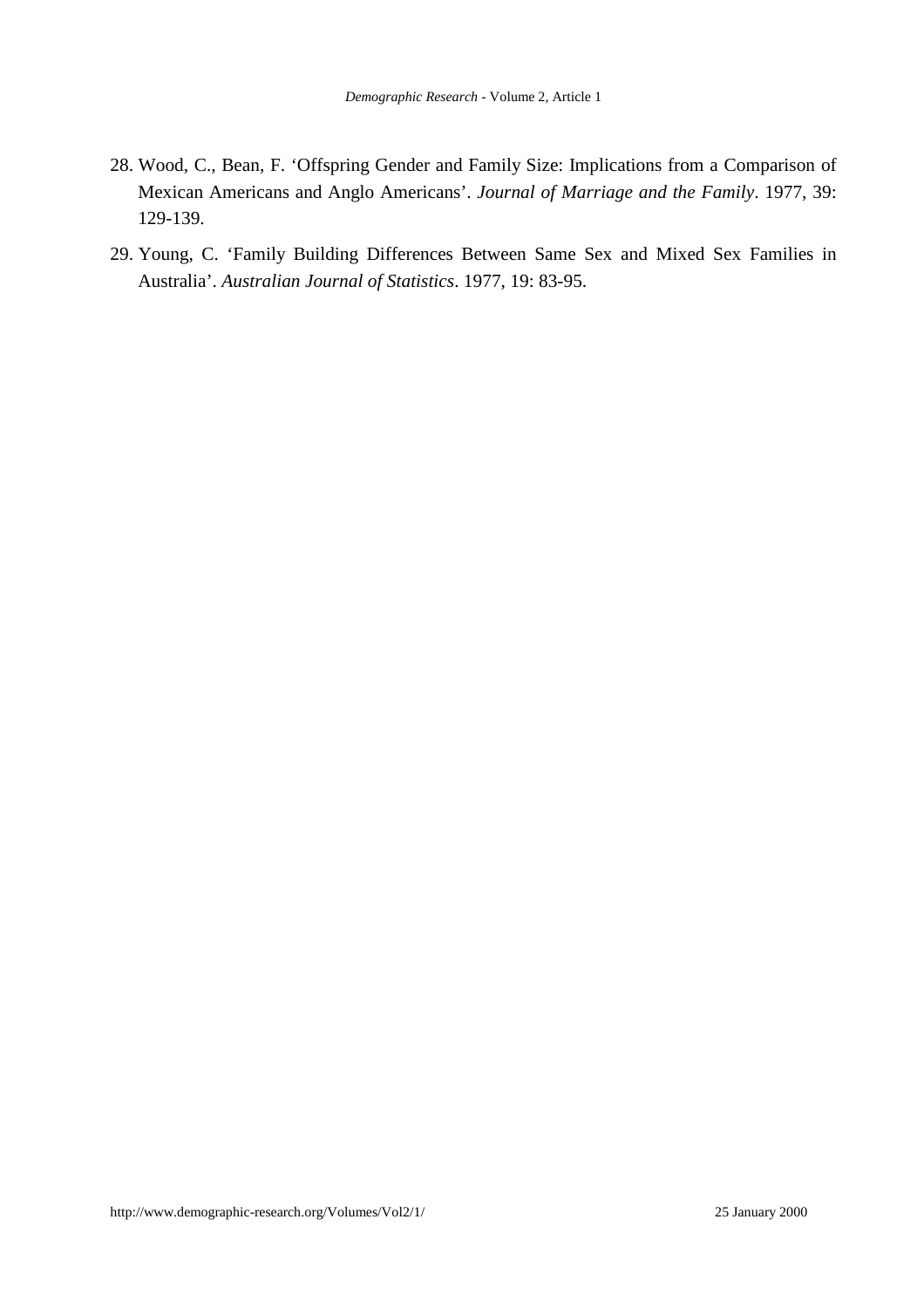# **Notes**

- 1. See [Table 1] for sample sizes, survey year, and a list of countries included in the analysis. In the following, eastern and western Germany will be treated separately. The division of the eastern and western part of Germany in [Figure 1] only refers to the difference in gender preferences. The national boundaries of Germany of course encompass both parts.
- 2. We do not only consider the biological children of the respondent, but also adopted children, stepchildren, and foster-children. We assume these children to enter the couple's utility function just as biological children do. A couple may even decide to adopt a child of a certain sex, if its own (biological) attempts to reach the preferred sex composition failed. The analyses are therefore based on the concept of 'social' parenthood that includes biological as well as adopted children.
- 3. Most recently, for example, Hoem et al. [14] controlled for the influence of the sexcombination of the first two children when analyzing third births in Austria.
- 4. Analyzing the transition from the first to the second child with data from the German Socio-Economic Panel, Brockmann [4] finds that West German women never developed a clear gender preference, while women born in East Germany show a significant girl preference.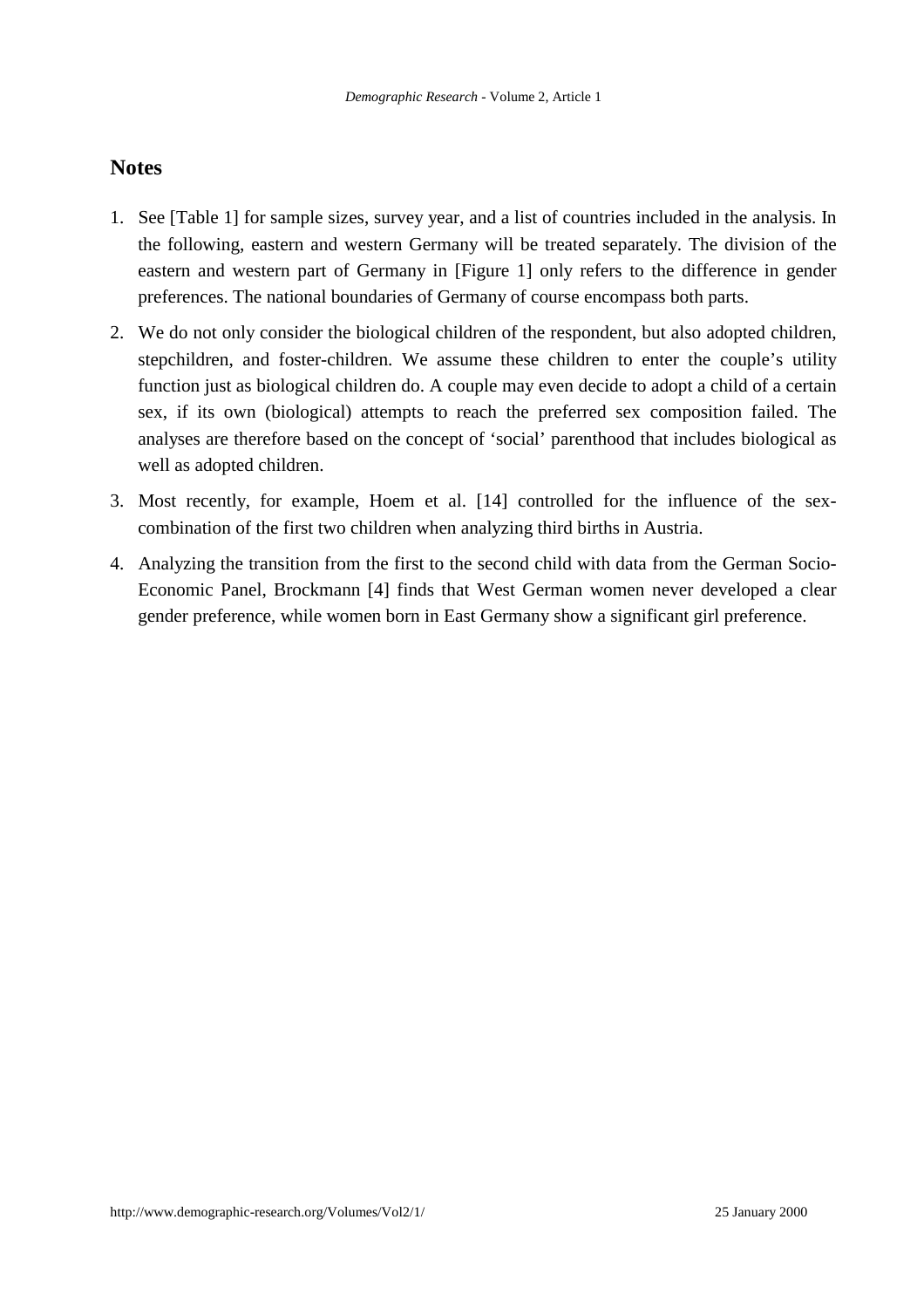# **Tables**

## **Table 1:**

Descriptive statistics

|                |                    |            | Percent of respondents belonging to |      |      |
|----------------|--------------------|------------|-------------------------------------|------|------|
|                |                    |            | category                            |      |      |
| Country        | <b>Survey Year</b> | N (Sample) | A                                   | В    | C    |
|                |                    |            |                                     |      |      |
| Austria        | 1995-96            | 1284       | 61.4                                | 9.2  | 29.4 |
| <b>Belgium</b> | 1991-92            | 1542       | 47.3                                | 12.8 | 39.9 |
| Czech Rep.     | 1997               | 737        | 55.9                                | 7.9  | 36.2 |
| Finland        | 1989-90-92         | 1155       | 36.8                                | 21.2 | 42.0 |
| France         | 1994               | 970        | 39.8                                | 13.1 | 47.1 |
| E-Germany      | 1992               | 1358       | 71.7                                | 3.2  | 25.0 |
| W-Germany      | 1992               | 759        | 52.0                                | 7.0  | 41.0 |
| Hungary        | 1992-93            | 1813       | 66.0                                | 5.2  | 28.8 |
| <b>Italy</b>   | 1995-96            | 962        | 61.6                                | 11.6 | 26.8 |
| Latvia         | 1995               | 853        | 48.9                                | 11.4 | 39.7 |
| Lithuania      | 1994-95            | 1001       | 60.2                                | 14.6 | 25.2 |
| Norway         | 1988-89            | 1132       | 42.3                                | 11.8 | 45.9 |
| Poland         | 1991               | 2119       | 53.3                                | 5.5  | 41.2 |
| Portugal       | 1997               | 1483       | 60.4                                | 8.7  | 30.9 |
| Slovenia       | 1994-95            | 1364       | 55.1                                | 19.2 | 25.7 |
| Spain          | 1994-95            | 1060       | 48.4                                | 18.2 | 33.4 |
| Sweden         | 1992-93            | 1305       | 38.9                                | 20.3 | 40.8 |
| Switzerland    | 1994-95            | 1377       | 44.3                                | 8.7  | 47.0 |

Category A: Respondent has two children and reports to have no desire for additional children.

Category B: Respondent has two children and reports the desire for more children.

Category C: Respondent has more than two children, or two children and reports current pregnancy.

Samples consist of women 25-39 years old, currently living in a partnership, and having already two or more children.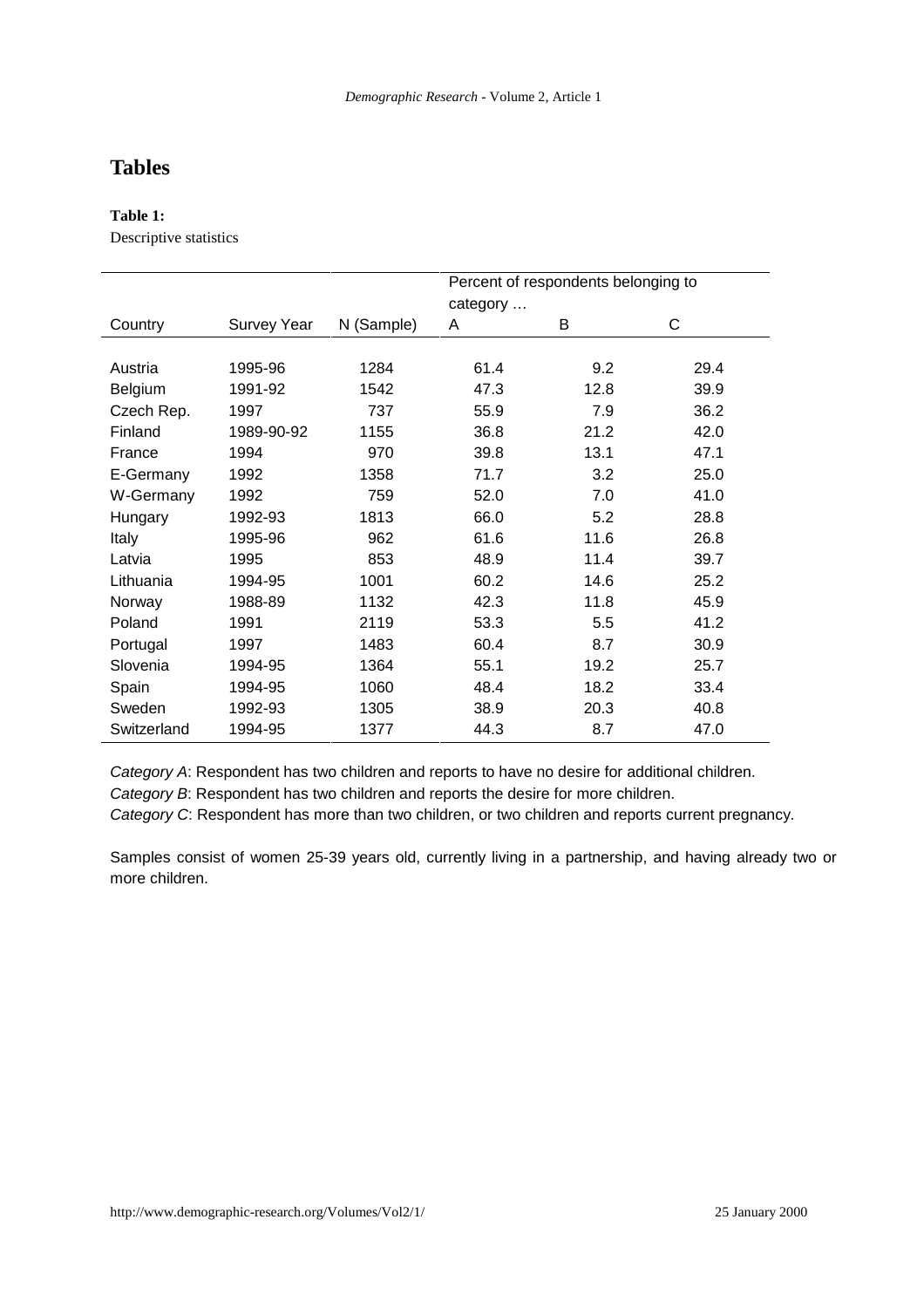#### **Table 2:**

Results of ordered probit regressions for 17 European FFS countries (Coefficients for other covariates are not displayed. Standard errors are in parentheses.)

| Country               | MODEL 1         | MODEL <sub>2</sub> |           |              |
|-----------------------|-----------------|--------------------|-----------|--------------|
|                       | Mixed vs. same  |                    |           | Test of      |
|                       | sex composition | boy-boy            | girl-girl | coefficients |
|                       |                 |                    |           | (Model 2)    |
|                       |                 |                    |           |              |
| Austria               | $.183**$        | $.186**$           | $.180**$  |              |
|                       | (.072)          | (.085)             | (.089)    |              |
| <b>Belgium</b>        | $.120*$         | .069               | .189**    |              |
|                       | (.064)          | (.076)             | (.081)    |              |
| <b>Czech Republic</b> | .291 ***        | .398 ***           | .163      | *            |
|                       | (.095)          | (.113)             | (.121)    |              |
| Finland               | .016            | $-0.048$           | .075      |              |
|                       | (.070)          | (.086)             | (.084)    |              |
| France                | .126            | .025               | .218 **   |              |
|                       | (.087)          | (.104)             | (.107)    |              |
| E-Germany             | $.141*$         | .232 **            | .052      |              |
|                       | (.077)          | (.091)             | (.097)    |              |
| W-Germany             | .049            | .136               | $-0.050$  |              |
|                       | (.097)          | (.115)             | (.118)    |              |
| Hungary               | $.166***$       | $.185**$           | $.141 *$  |              |
|                       | (062)           | (.074)             | (.080)    |              |
| Italy                 | .273 ***        | .236 **            | $.317***$ |              |
|                       | (.084)          | (.100)             | (.105)    |              |
|                       |                 |                    |           | continued    |
|                       |                 |                    |           | next page    |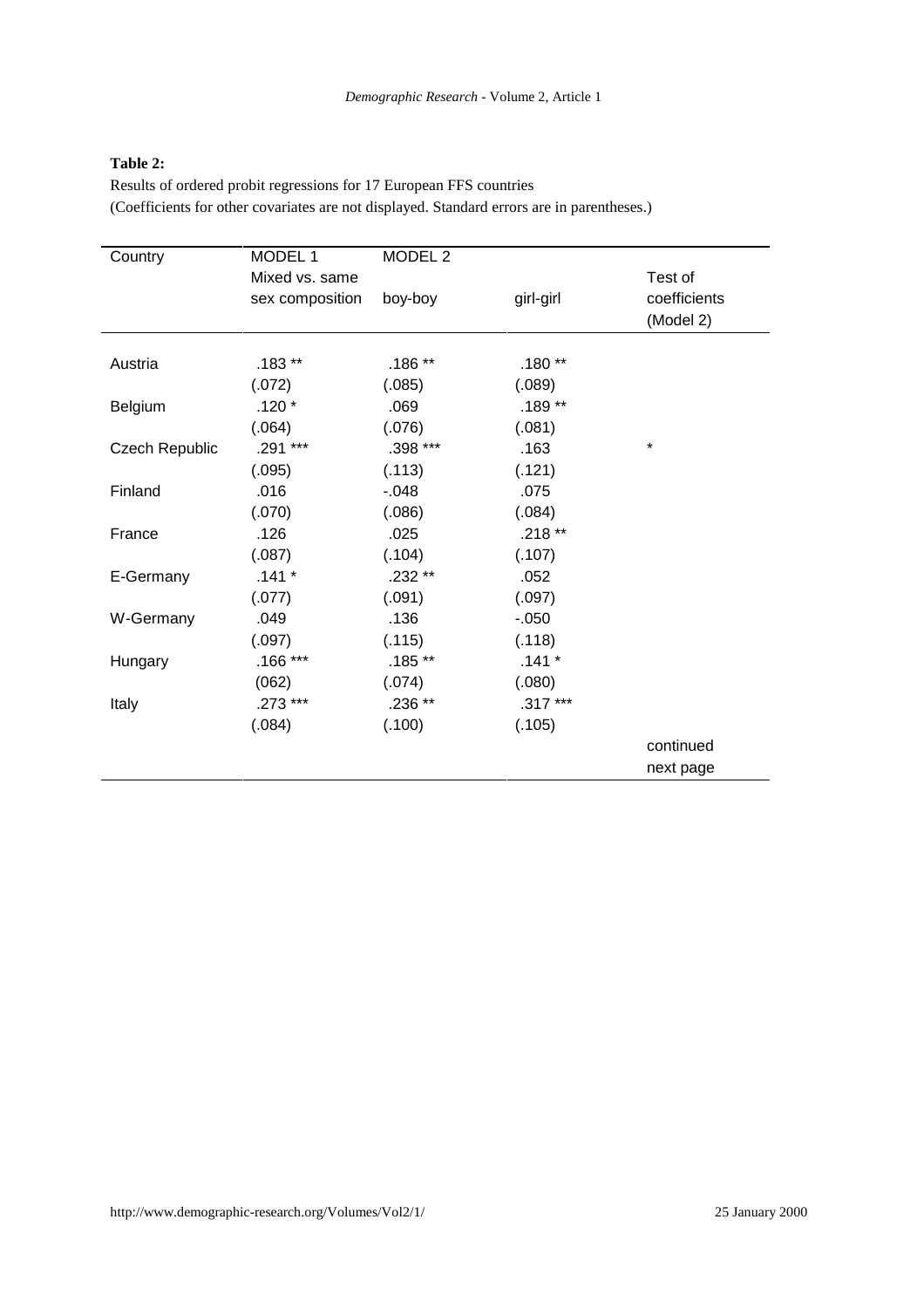#### **Table 2 (cont'd):**

Results of ordered probit regressions for 17 European FFS countries (Coefficients for other covariates are not displayed. Standard errors are in parentheses.)

| Country     | MODEL 1         | MODEL <sub>2</sub> |           |                           |
|-------------|-----------------|--------------------|-----------|---------------------------|
|             | Mixed vs. same  |                    |           | Test of                   |
|             | sex composition | boy-boy            | girl-girl | coefficients<br>(Model 2) |
| Latvia      | .238 ***        | .225 **            | .252 **   |                           |
|             | (.086)          | (.104)             | (.108)    |                           |
| Lithuania   | .286 ***        | .387 ***           | .152      | $***$                     |
|             | (.079)          | (.092)             | (.102)    |                           |
| Norway      | .065            | .141               | .010      |                           |
|             | (.076)          | (.091)             | (.094)    |                           |
| Poland      | .082            | .035               | .144      |                           |
|             | (.079)          | (.092)             | (.100)    |                           |
| Portugal    | .093            | $.162**$           | $-.004$   | $\star$                   |
|             | (.067)          | (.080)             | (.085)    |                           |
| Slovenia    | $.175***$       | $.188**$           | $.161*$   |                           |
|             | (.065)          | (.077)             | (.083)    |                           |
| Spain       | $.194***$       | $.172*$            | .224 **   |                           |
|             | (.075)          | (.088)             | (.093)    |                           |
| Sweden      | $.165**$        | $.188**$           | .123      |                           |
|             | (0.068)         | (.081)             | (.087)    |                           |
| Switzerland | .186 ***        | .195 **            | $.189**$  |                           |
|             | (.067)          | (.080)             | (.084)    |                           |

\*\*\* p<0.01; \*\* p<0.05; \* p<0.1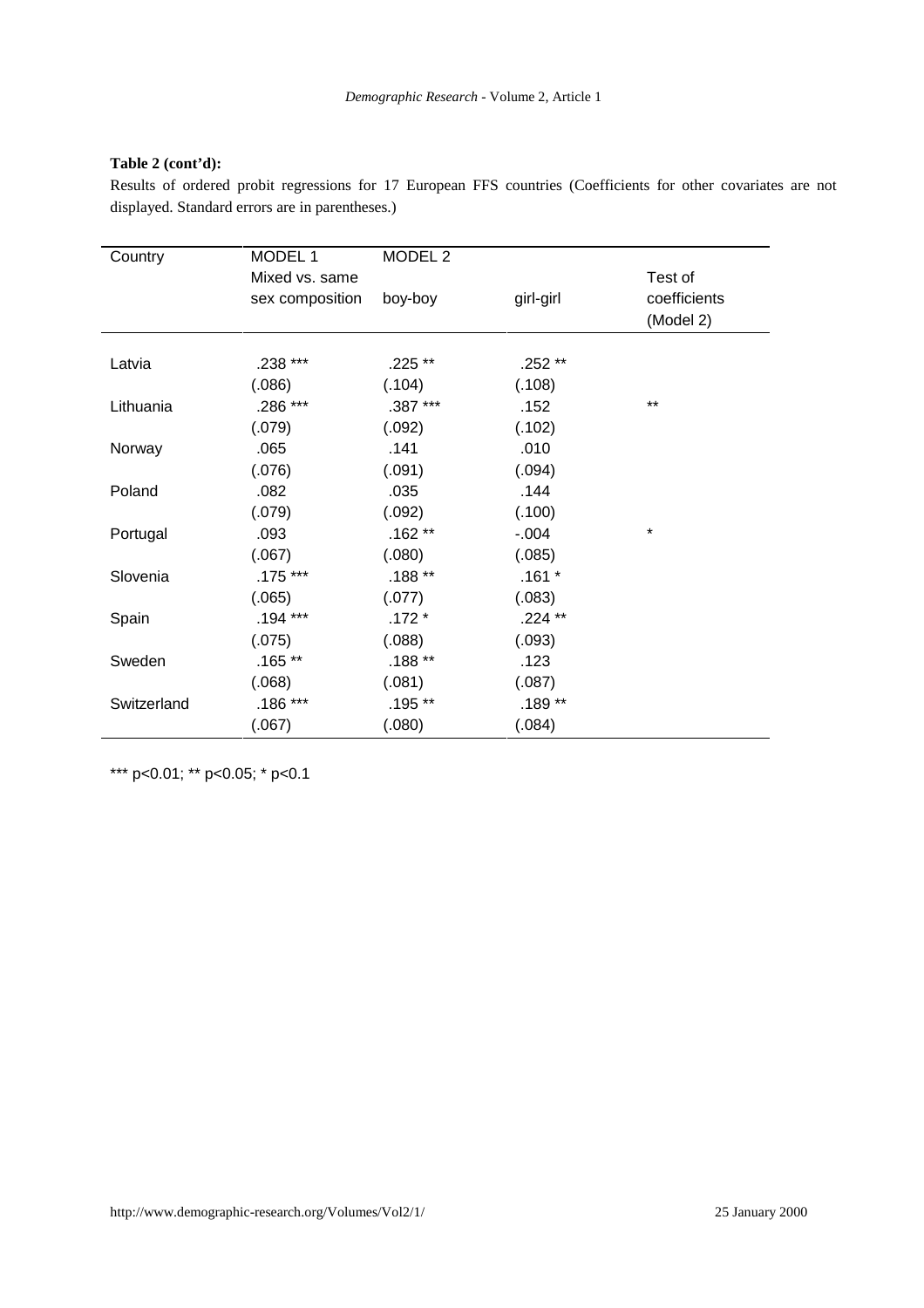# **Figure**

### **Figure 1:**

Gender Preferences for Children in 17 European FFS Countries

(The division of the eastern and western part of Germany only refers to the difference in gender preferences. The national boundaries of Germany of course encompass both parts.)